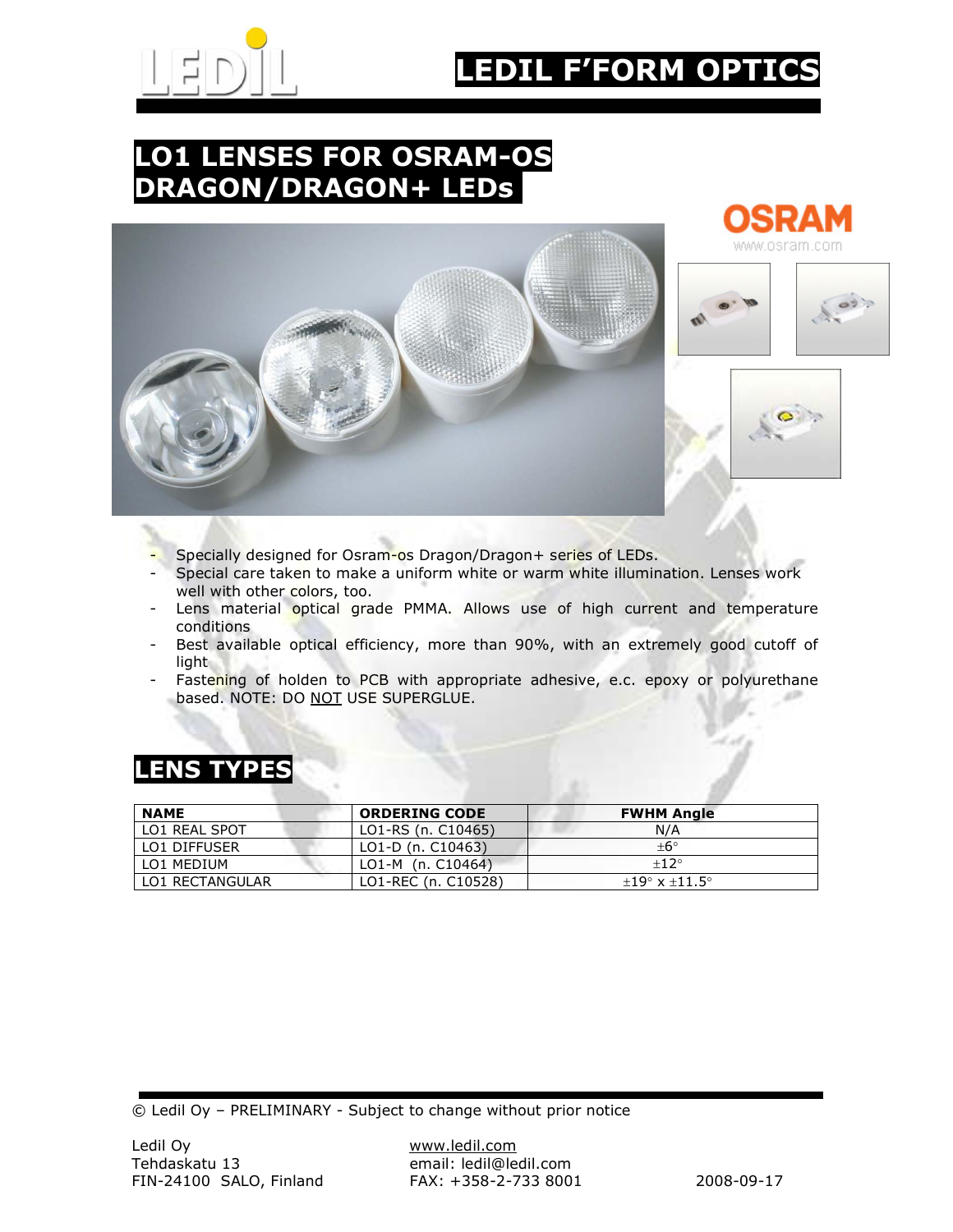

## LEDIL F'FORM OPTICS

### MEASUREMENT DATA

### LO1-RS COMING SOON!





© Ledil Oy – PRELIMINARY - Subject to change without prior notice

email: ledil@ledil.com<br>FAX: +358-2-733 8001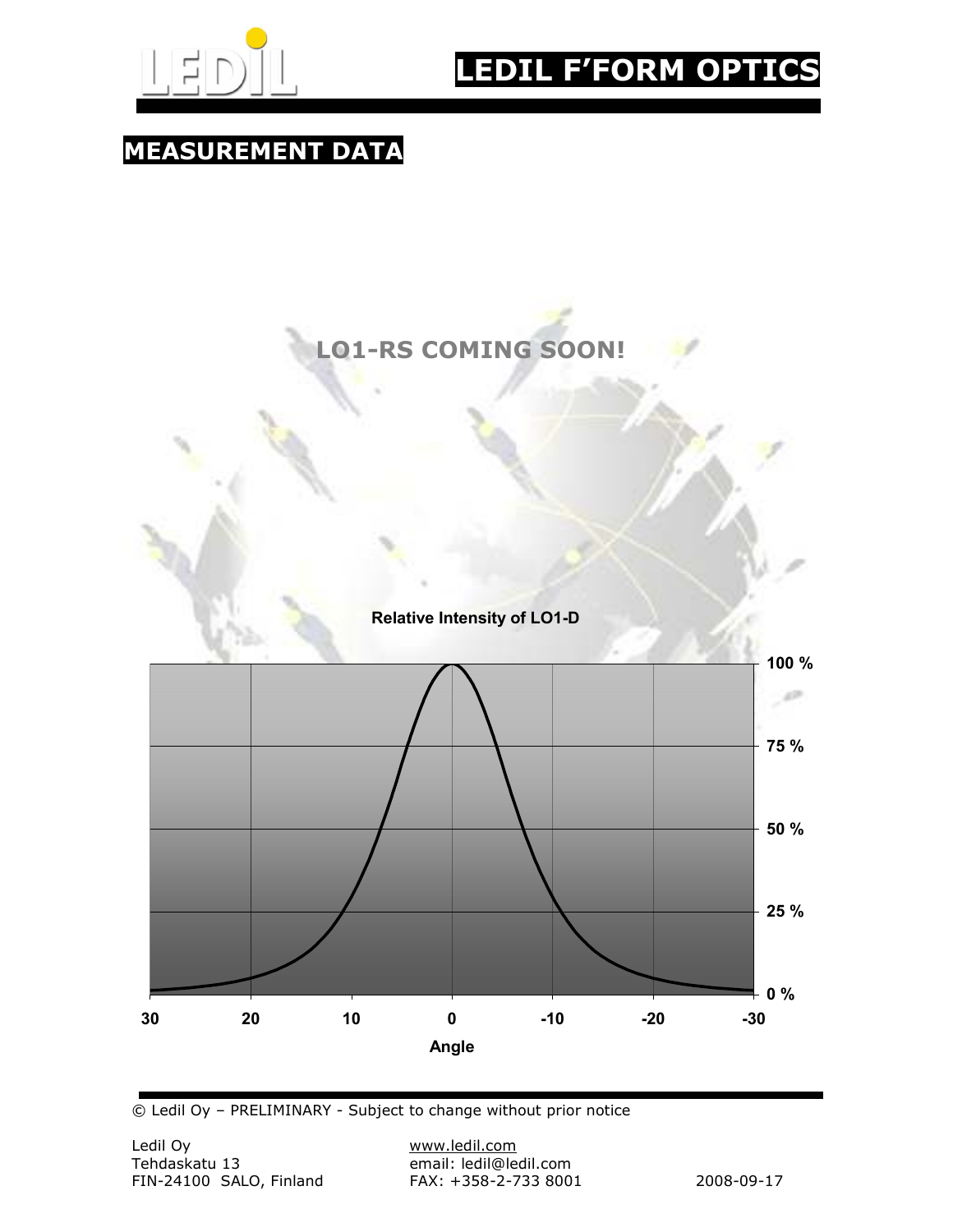

# EDIL F'FORM OPTIC

Relative Intensity of LO1-M



© Ledil Oy – PRELIMINARY - Subject to change without prior notice

email: ledil@ledil.com<br>FAX: +358-2-733 8001